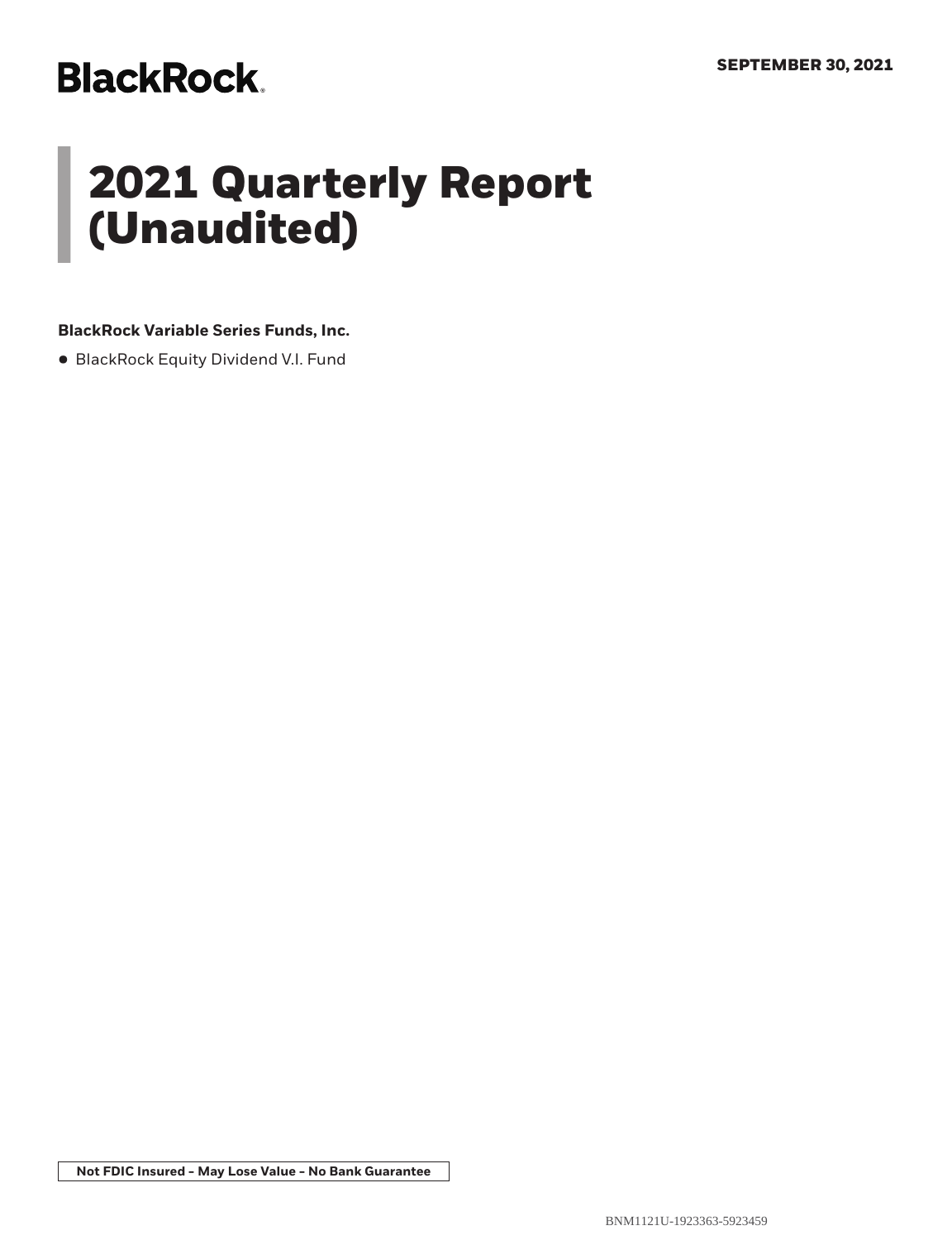# Schedule of Investments (unaudited)

September 30, 2021

| Security                                      | <b>Shares</b> | Value           |
|-----------------------------------------------|---------------|-----------------|
| Common Stocks - 94.0%                         |               |                 |
| Aerospace & Defense - 3.2%                    |               |                 |
|                                               | 1,009,880     | 7,648,888<br>\$ |
| Huntington Ingalls Industries, Inc.           | 9,602         | 1,853,762       |
| Raytheon Technologies Corp.                   | 24,228        | 2,082,639       |
|                                               |               |                 |
| Auto Components - 0.5%                        |               | 11,585,289      |
|                                               | 11,898        | 1,861,799       |
|                                               |               |                 |
| Automobiles - 1.9%                            |               |                 |
| General Motors Co. <sup>(a)</sup>             | 132,244       | 6,970,581       |
| Banks — 11.8%                                 |               |                 |
| Bank of America Corp.                         | 225,060       | 9,553,797       |
|                                               | 175,502       | 12,316,730      |
| First Citizens BancShares, Inc., Class A.     | 3,009         | 2,537,098       |
| JPMorgan Chase & Co.                          | 30,482        | 4,989,599       |
|                                               | 287,648       | 13,349,744      |
|                                               |               |                 |
| Beverages — 2.0%                              |               | 42,746,968      |
|                                               |               | 3,191,383       |
| Coca-Cola Co. (The)                           | 60,823        |                 |
| Constellation Brands, Inc., Class A.          | 18,574        | 3,913,356       |
|                                               |               | 7,104,739       |
| Capital Markets - 5.4%                        |               |                 |
| Apollo Global Management, Inc                 | 48,388        | 2,980,217       |
| Charles Schwab Corp. (The)                    | 66,226        | 4,823,902       |
| Intercontinental Exchange, Inc.               | 9,361         | 1,074,830       |
|                                               | 68,684        | 6,683,640       |
| Raymond James Financial, Inc.                 | 45,172        | 4,168,472       |
|                                               |               | 19,731,061      |
| Chemicals - 1.3%                              |               |                 |
|                                               | 36,861        | 1,551,111       |
| DuPont de Nemours, Inc.                       | 13,832        | 940,437         |
| PPG Industries, Inc.                          | 14,974        | 2,141,432       |
|                                               |               | 4,632,980       |
| <b>Communications Equipment - 2.7%</b>        |               |                 |
| Cisco Systems, Inc.                           | 180,378       | 9,817,975       |
| Consumer Finance - 0.8%                       |               |                 |
| Capital One Financial Corp                    | 17,895        | 2,898,453       |
|                                               |               |                 |
| Containers & Packaging — 0.5%                 |               |                 |
| Sealed Air Corp. <sup>(b)</sup>               | 32,914        | 1,803,358       |
| Diversified Financial Services - 0.8%         |               |                 |
| Equitable Holdings, Inc.                      | 92,923        | 2,754,238       |
|                                               |               |                 |
| Diversified Telecommunication Services - 1.4% |               |                 |
| Verizon Communications, Inc.                  | 93,649        | 5,057,983       |
| Electric Utilities — 1.4%                     |               |                 |
| American Electric Power Co., Inc              | 19,118        | 1,551,999       |
| Edison International                          | 45,886        | 2,545,296       |
|                                               | 23,784        | 1,149,719       |
|                                               |               |                 |
|                                               |               | 5,247,014       |
| Food Products — 0.9%                          |               |                 |
| Danone SA.                                    | 47,857        | 3,262,792       |
| Health Care Equipment & Supplies - 4.9%       |               |                 |
|                                               | 35,895        | 2,906,445       |
| Koninklijke Philips NV.                       | 80,319        | 3,568,326       |
| Medtronic plc                                 | 51,933        | 6,509,801       |
| Zimmer Biomet Holdings, Inc.                  | 31,960        | 4,677,666       |
|                                               |               | 17662238        |

#### **BlackRock Equity Dividend V.I. Fund (Percentages shown are based on Net Assets)**

| Security                                                        | <b>Shares</b> | Value           |
|-----------------------------------------------------------------|---------------|-----------------|
| Health Care Providers & Services - 7.7%                         |               |                 |
|                                                                 | 23,580        | \$<br>8,790,624 |
|                                                                 | 18,181        | 3,639,109       |
| CVS Health Corp.                                                | 52,895        | 4,488,670       |
|                                                                 |               |                 |
|                                                                 | 10,693        | 4,161,181       |
| McKesson Corp. $\dots\dots\dots\dots\dots\dots\dots\dots$       | 9,497         | 1,893,512       |
| UnitedHealth Group, Inc                                         | 12,444        | 4,862,368       |
|                                                                 |               | 27,835,464      |
| Household Durables - 1.0%                                       |               |                 |
| Newell Brands, Inc.                                             | 66,548        | 1,473,373       |
|                                                                 | 164,500       | 2,039,043       |
|                                                                 |               |                 |
|                                                                 |               | 3,512,416       |
| <b>Industrial Conglomerates - 2.3%</b>                          |               |                 |
| General Electric Co.                                            | 56,201        | 5,790,389       |
| Siemens AG (Registered)                                         | 15,203        | 2,486,467       |
|                                                                 |               |                 |
| Insurance — 7.1%                                                |               | 8,276,856       |
| Allstate Corp. (The)                                            | 18,464        | 2,350,652       |
| American International Group, Inc.                              | 202,374       | 11,108,309      |
|                                                                 |               |                 |
| Arthur J Gallagher & Co.                                        | 28,005        | 4,162,943       |
| Fidelity National Financial, Inc.                               | 82,580        | 3,744,177       |
|                                                                 | 72,027        | 4,446,227       |
|                                                                 |               | 25,812,308      |
| IT Services - 4.1%                                              |               |                 |
| Cognizant Technology Solutions Corp., Class A                   | 80,200        | 5,951,642       |
| Fidelity National Information Services, Inc.                    | 43,321        | 5,271,299       |
| Visa, Inc., Class A $\ldots \ldots \ldots \ldots \ldots \ldots$ | 16,516        | 3,678,939       |
|                                                                 |               |                 |
|                                                                 |               | 14,901,880      |
| Machinery - 1.1%                                                |               |                 |
|                                                                 | 162,400       | 3,889,224       |
| Media - 3.4%                                                    |               |                 |
| Comcast Corp., Class A                                          | 131,257       | 7,341,204       |
| Fox Corp., Class A. $\dots \dots \dots \dots \dots \dots$       | 127,446       | 5,111,859       |
| Fox Corp., Class B.                                             | 1,061         | 39,384          |
|                                                                 |               |                 |
|                                                                 |               | 12,492,447      |
| Multiline Retail - 1.2%                                         |               |                 |
| Dollar General Corp.<br>.                                       | 20,126        | 4,269,530       |
| Multi-Utilities - 2.7%                                          |               |                 |
|                                                                 | 24,859        | 2,013,579       |
| CenterPoint Energy, Inc.                                        | 58,169        | 1,430,957       |
|                                                                 | 79,481        | 1,925,825       |
| Public Service Enterprise Group, Inc.                           | 73,414        | 4,470,913       |
|                                                                 |               |                 |
|                                                                 |               | 9,841,274       |
| Oil, Gas & Consumable Fuels - 6.7%                              |               |                 |
|                                                                 | 1,479,247     | 6,737,755       |
|                                                                 | 82,948        | 5,621,386       |
| Enterprise Products Partners LP(b)                              | 290,494       | 6,286,290       |
|                                                                 | 82,872        | 2,107,502       |
| Marathon Petroleum Corp.                                        | 58,691        | 3,627,691       |
|                                                                 |               |                 |
| Personal Products - 2.0%                                        |               | 24,380,624      |
| Unilever plc, ADR <sup>(b)(c)</sup>                             | 134,147       | 7,273,450       |
|                                                                 |               |                 |
| Pharmaceuticals - 5.3%                                          |               |                 |
|                                                                 | 61,002        | 7,351,823       |
| Bayer AG (Registered)                                           | 92,154        | 5,001,705       |
|                                                                 | 70,306        | 6,767,940       |
|                                                                 |               |                 |
|                                                                 |               | 19,121,468      |

17,662,238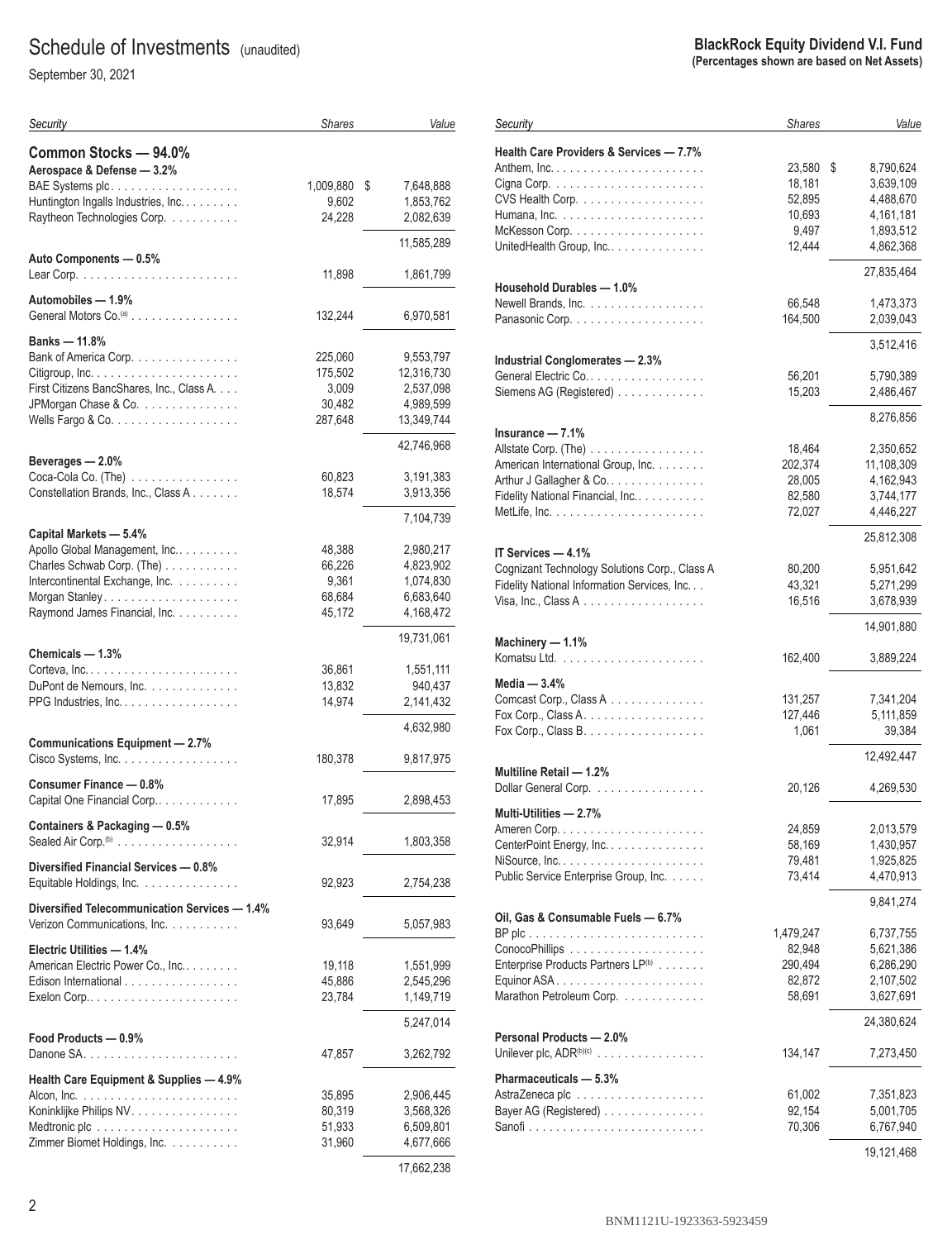## Schedule of Investments (unaudited) (continued)

September 30, 2021

| Security                                              | Shares    | Value     |
|-------------------------------------------------------|-----------|-----------|
| Professional Services — 0.9%<br>Leidos Holdings, Inc. | 34,482 \$ | 3,314,755 |
| Road & Rail - 0.5%                                    |           |           |
| Union Pacific Corp.                                   | 10,146    | 1,988,718 |
| Semiconductors & Semiconductor Equipment - 0.5%       |           |           |
| Analog Devices, Inc                                   | 11.293    | 1,891,352 |
| Software - 2.7%                                       |           |           |
|                                                       | 50,910    | 2,166,221 |
|                                                       | 7,375     | 2.079.160 |
| Open Text Corp. <sup>(b)</sup>                        | 27,025    | 1,317,198 |
| SS&C Technologies Holdings, Inc.                      | 62,352    | 4,327,229 |
|                                                       |           | 9.889.808 |
| <b>Specialty Retail - 2.2%</b>                        |           |           |
|                                                       | 12,962    | 2,629,471 |
|                                                       | 50,576    | 5,505,198 |
|                                                       |           | 8.134.669 |
| Technology Hardware, Storage & Peripherals - 0.5%     |           |           |
| Samsung Electronics Co. Ltd., GDR(c)(d)(e)            | 1,074     | 1,688,873 |
| Tobacco — 1.4%                                        |           |           |
|                                                       | 45,969    | 2,092,509 |
| British American Tobacco plc                          | 83,939    | 2,934,048 |
|                                                       |           | 5,026,557 |

| <b>BlackRock Equity Dividend V.I. Fund</b>  |
|---------------------------------------------|
| (Percentages shown are based on Net Assets) |

| Security                                                                                                              | <b>Shares</b> |    | Value                         |
|-----------------------------------------------------------------------------------------------------------------------|---------------|----|-------------------------------|
| Wireless Telecommunication Services — 1.2%<br>Rogers Communications, Inc., Class B <sup>(b)</sup>                     | 89,698        | S. | 4,188,881                     |
| Total Common Stocks — 94.0%                                                                                           |               |    | 340,868,022                   |
| Total Long-Term Investments - 94.0%                                                                                   |               |    | 340,868,022                   |
| Short-Term Securities — 9.3% <sup>(f)(g)</sup><br>BlackRock Liquidity Funds, T-Fund, Institutional<br>Class, $0.01\%$ | 21,577,956    |    | 21,577,956                    |
| SL Liquidity Series, LLC, Money Market Series,                                                                        | 12,010,432    |    | 12,014,035                    |
| Total Short-Term Securities — 9.3%                                                                                    |               |    | 33,591,991                    |
| Total Investments — 103.3%<br>$(Cost: $314, 332, 616)$<br>Liabilities in Excess of Other Assets — $(3.3)$ %           |               |    | 374,460,013<br>(12, 115, 652) |
|                                                                                                                       |               | \$ | 362,344,361                   |

(a) Non-income producing security.

(b) All or a portion of this security is on loan.<br>(c) U.S. dollar denominated security issued by foreign domiciled entity.

<sup>(d)</sup> Security exempt from registration pursuant to Rule 144A under the Securities Act of 1933, as amended. These securities may be resold in transactions exempt from registration to qualified institutional investors.

(e) This security may be resold to qualified foreign investors and foreign institutional buyers under Regulation S of the Securities Act of 1933.

(f) Affiliate of the Fund.

(g) Annualized 7-day yield as of period end.

(h) All or a portion of this security was purchased with the cash collateral from loaned securities.

#### **Affiliates**

Investments in issuers considered to be affiliate(s) of the Fund during the period ended September 30, 2021 for purposes of Section 2(a)(3) of the Investment Company Act of 1940, as amended, were as follows:

| Affiliated Issuer                                                                    | Value at<br>12/31/20 | Purchases at<br>Cost | Proceeds from<br>Sale            | Net<br>Realized<br>Gain (Loss)   | Change in<br>Unrealized<br>Appreciation<br>(Depreciation) | Value at<br>09/30/21 | <b>Shares</b><br>Held at<br>09/30/21 | Income        | Capital Gain<br><b>Distributions</b><br>from<br>Underlying<br>Funds |
|--------------------------------------------------------------------------------------|----------------------|----------------------|----------------------------------|----------------------------------|-----------------------------------------------------------|----------------------|--------------------------------------|---------------|---------------------------------------------------------------------|
| <b>BlackRock Liquidity Funds.</b><br>T-Fund, Institutional Class <sup>(a)</sup> . \$ | 19.884.502 \$        | 1,693,454            | - \$<br>$\overline{\phantom{m}}$ | - \$<br>$\overline{\phantom{0}}$ |                                                           | 21,577,956<br>S      | 21.577.956 \$                        | $2,069$ \$    |                                                                     |
| SL Liquidity Series, LLC, Money<br>Market Series <sup>(a)</sup>                      | 4.489.725            | 7.525.016            |                                  | (706)                            | $\overline{\phantom{0}}$                                  | 12.014.035           | 12.010.432                           | $8.523^{(b)}$ |                                                                     |
|                                                                                      |                      |                      |                                  | $(706)$ \$                       | $\overline{\phantom{0}}$                                  | 33,591,991<br>S      |                                      | 10,592 \$     |                                                                     |

(a) Represents net amount purchased (sold).<br>(b) All or a portion represents securities leng

All or a portion represents securities lending income earned from the reinvestment of cash collateral from loaned securities, net of fees and collateral investment expenses, and other payments to and from borrowers of securities.

For Fund compliance purposes, the Fund's industry classifications refer to one or more of the industry sub-classifications used by one or more widely recognized market indexes or rating group indexes, and/or as defined by the investment adviser. These definitions may not apply for purposes of this report, which may combine such industry sub-classifications for reporting ease.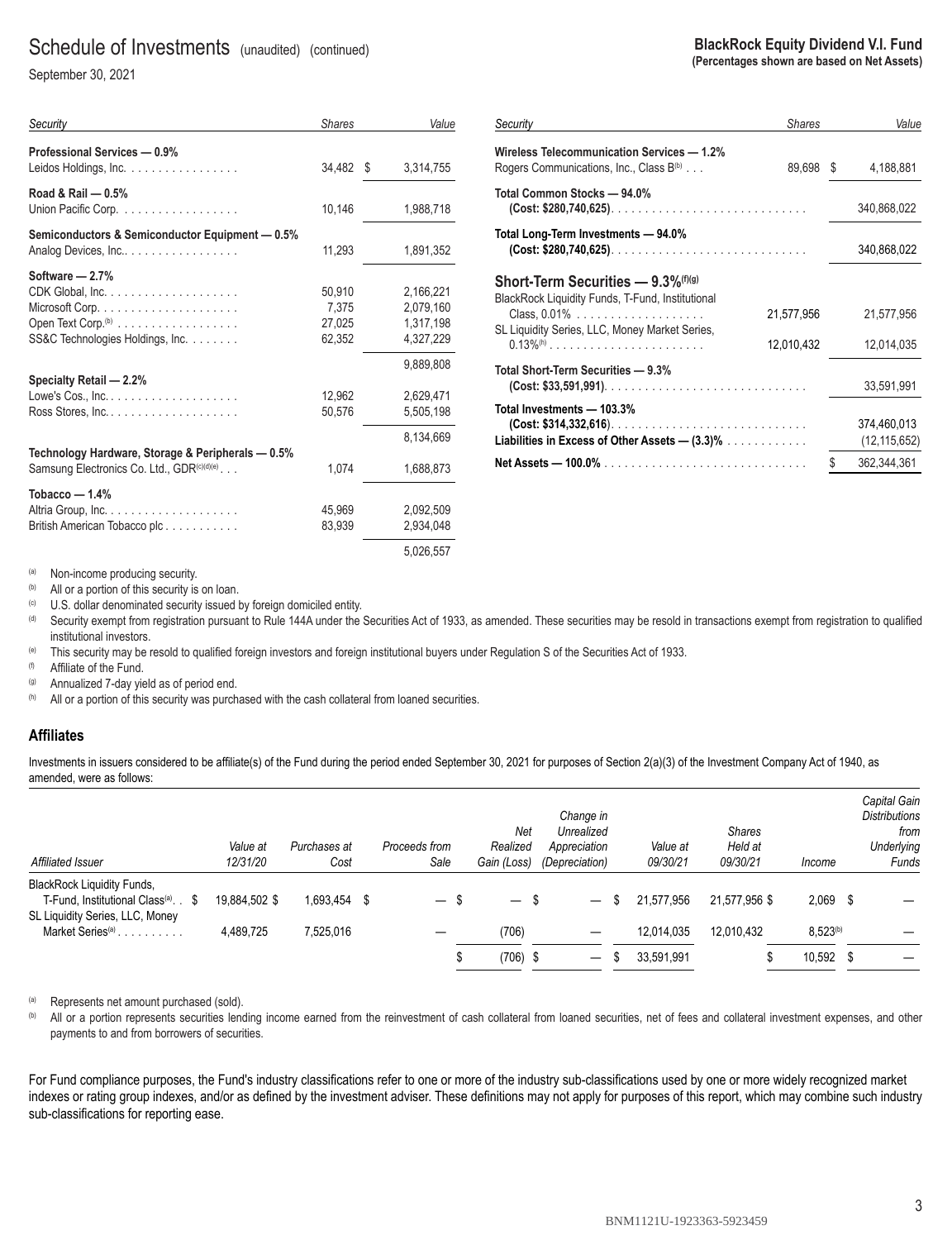# Glossary of Terms Used in this Report

### **Portfolio Abbreviations**

ADR **American Depositary Receipts**<br>
Global Depositary Receipts Global Depositary Receipts

### **Fair Value Hierarchy as of Period End**

Various inputs are used in determining the fair value of financial instruments. These inputs to valuation techniques are categorized into a fair value hierarchy consisting of three broad levels for financial reporting purposes as follows:

- Level 1 Unadjusted price quotations in active markets/exchanges for identical assets or liabilities that the Fund has the ability to access;
- Level 2 Other observable inputs (including, but not limited to, quoted prices for similar assets or liabilities in markets that are active, quoted prices for identical or similar assets or liabilities in markets that are not active, inputs other than quoted prices that are observable for the assets or liabilities (such as interest rates, yield curves, volatilities, prepayment speeds, loss severities, credit risks and default rates) or other market-corroborated inputs); and
- Level 3 Unobservable inputs based on the best information available in the circumstances, to the extent observable inputs are not available (including the BlackRock Global Valuation Methodologies Committee's (the "Global Valuation Committee's") assumptions used in determining the fair value of financial instruments).

The hierarchy gives the highest priority to unadjusted quoted prices in active markets for identical assets or liabilities (Level 1 measurements) and the lowest priority to unobservable inputs (Level 3 measurements). Accordingly, the degree of judgment exercised in determining fair value is greatest for instruments categorized in Level 3. The inputs used to measure fair value may fall into different levels of the fair value hierarchy. In such cases, for disclosure purposes, the fair value hierarchy classification is determined based on the lowest level input that is significant to the fair value measurement in its entirety. Investments classified within Level 3 have significant unobservable inputs used by the Global Valuation Committee in determining the price for Fair Valued Investments. Level 3 investments include equity or debt issued by privately held companies or funds. There may not be a secondary market, and/or there are a limited number of investors. The categorization of a value determined for financial instruments is based on the pricing transparency of the financial instruments and is not necessarily an indication of the risks associated with investing in those securities. For information about the Fund's policy regarding valuation of financial instruments, refer to its most recent financial statements.

Certain investments of the Fund were fair valued using net asset value ("NAV") per share as no quoted market value is available and therefore have been excluded from the fair value hierarchy.

The following table summarizes the Fund's financial instruments categorized in the fair value hierarchy. The breakdown of the Fund's financial instruments into major categories is disclosed in the Schedule of Investments above.

|                                        | Level 1    |     | Level 2   |   | Level 3 | Tota             |
|----------------------------------------|------------|-----|-----------|---|---------|------------------|
| Assets:                                |            |     |           |   |         |                  |
| Investments:                           |            |     |           |   |         |                  |
| Long-Term Investments:                 |            |     |           |   |         |                  |
| Common Stocks:                         |            |     |           |   |         |                  |
|                                        | 3,936,401  | \$. | 7,648,888 | S |         | \$<br>11,585,289 |
|                                        | 1,861,799  |     |           |   |         | 1,861,799        |
|                                        | 6,970,581  |     |           |   |         | 6,970,581        |
|                                        | 42.746.968 |     |           |   |         | 42,746,968       |
|                                        | 7.104.739  |     |           |   |         | 7,104,739        |
|                                        | 19.731.061 |     |           |   |         | 19.731.061       |
|                                        | 4.632.980  |     |           |   |         | 4,632,980        |
|                                        | 9,817,975  |     |           |   |         | 9,817,975        |
|                                        | 2.898.453  |     |           |   |         | 2,898,453        |
|                                        | 1,803,358  |     |           |   |         | 1,803,358        |
|                                        | 2,754,238  |     |           |   |         | 2,754,238        |
| Diversified Telecommunication Services | 5.057.983  |     |           |   |         | 5.057.983        |
| Electric Utilities                     | 5.247.014  |     |           |   |         | 5,247,014        |
|                                        |            |     | 3,262,792 |   |         | 3,262,792        |
|                                        | 11.187.467 |     | 6.474.771 |   |         | 17.662.238       |
|                                        | 27,835,464 |     |           |   |         | 27,835,464       |
|                                        | 1,473,373  |     | 2,039,043 |   |         | 3,512,416        |